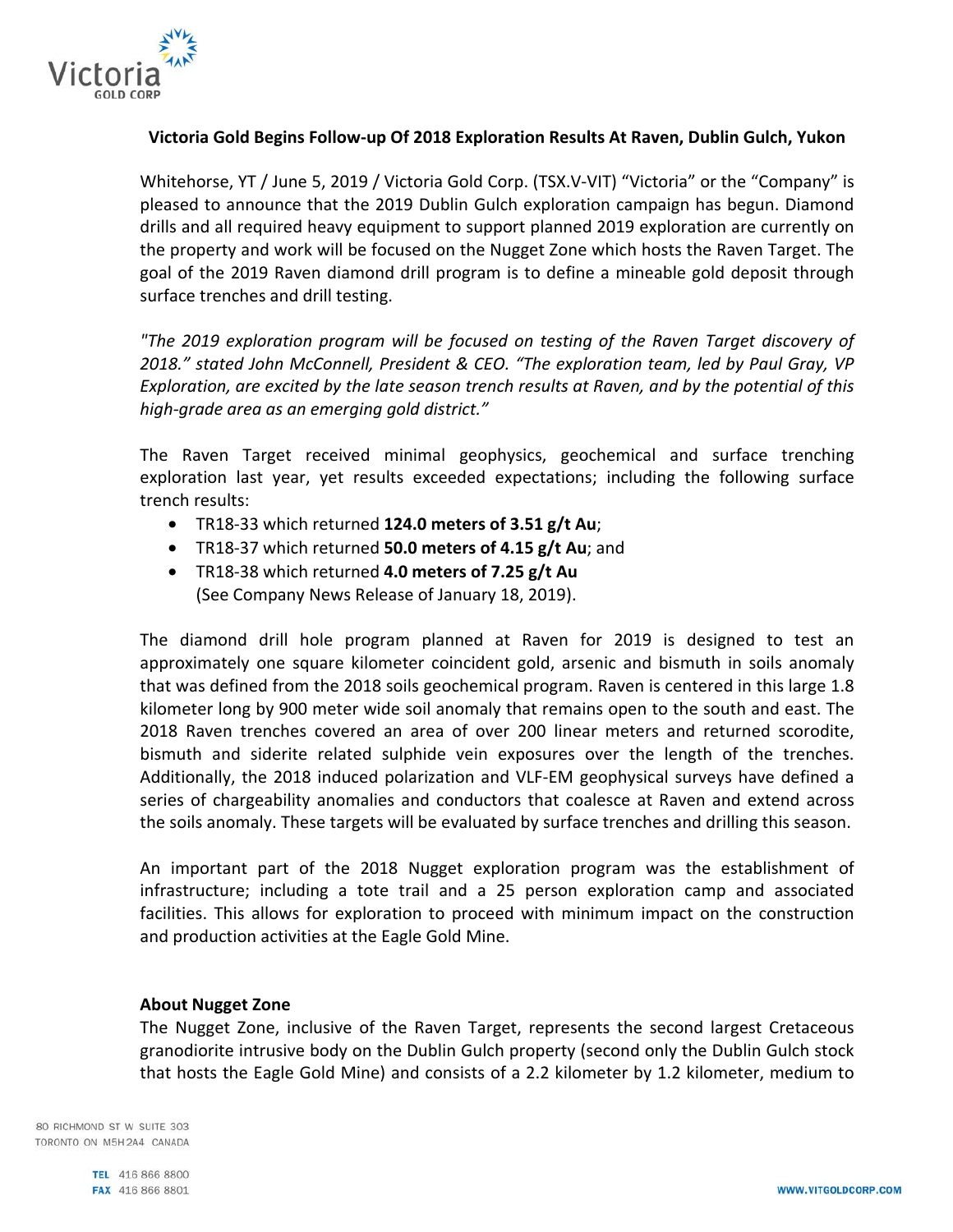

coarse grained granodiorite stock of the Cretaceous age Tombstone Plutonic Suite. The Nugget stock is hosted in the Earn group and the Keno Hill Quartzite. Coincident arsenic and gold in soils anomalies occur along the contact margins of the Nugget stock. This intrusive plug is akin to the Eagle Deposit, and has been the subject of limited historic exploration work due to the inaccessibility of the area.

During the 2017 and 2018 programs, an approximately 8.5 kilometer long access trail network was established and has, for the first time ever, allowed easy access to this high priority target that up until 2018 had never been tested by advanced mineral exploration techniques.

## **About the Dublin Gulch Property**

Victoria Gold's 100%-owned Dublin Gulch gold property is situated in central Yukon Territory, Canada, approximately 375 kilometers north of the capital city of Whitehorse, and approximately 85 kilometers from the town of Mayo. The Property is accessible by road yearround, and is located within Yukon Energy's electrical grid.

The Property covers an area of approximately 555 square kilometers, and is the site of the Company's Eagle Gold Deposit. The Eagle Gold Mine is under construction and is expected to be Yukon's next operating gold mine. The Eagle and Olive deposits, include Proven and Probable Reserves of 2.7 million ounces of gold from 123 million tonnes of ore with a grade of 0.67 grams of gold per tonne, as outlined in a National Instrument 43-101 feasibility study entitled Report for the Eagle Gold Project and dated October 26, 2016. The NI 43-101 Mineral Resource for the Eagle and Olive deposits has been estimated, as at December 5, 2018, to host 208 million tonnes averaging 0.66 grams of gold per tonne, containing 4.4 million ounces of gold in the "Measured and Indicated" category, inclusive of Proven and Probable Reserves, and a further 20 million tonnes averaging 0.64 grams of gold per tonne, containing 0.4 million ounces of gold in the "Inferred" category.

### **Qualified Person**

The technical content of this news release has been reviewed and approved by Paul D. Gray, P.Geo., as the Qualified Person. For additional information relating to the Property, refer to the technical report entitled "NI 43-101 Feasibility Study Technical Report for the Eagle Gold Project, Yukon Territory, Canada", with an effective date of September 12, 2016, which is available on the Company's profile at www.sedar.com.

### **Cautionary Language and Forward-Looking Statements**

Neither the TSX Venture Exchange, nor its Regulation Services Provider accepts responsibility for the adequacy or accuracy of this release. This press release includes certain statements that may be deemed "forward-looking statements". All statements in this discussion, other than statements of historical facts, that address future exploration drilling, exploration activities, anticipated metal production, internal rate of return, estimated ore grades, commencement of production estimates and projected exploration and capital expenditures

80 RICHMOND ST W SUITE 303 TORONTO ON M5H2A4 CANADA